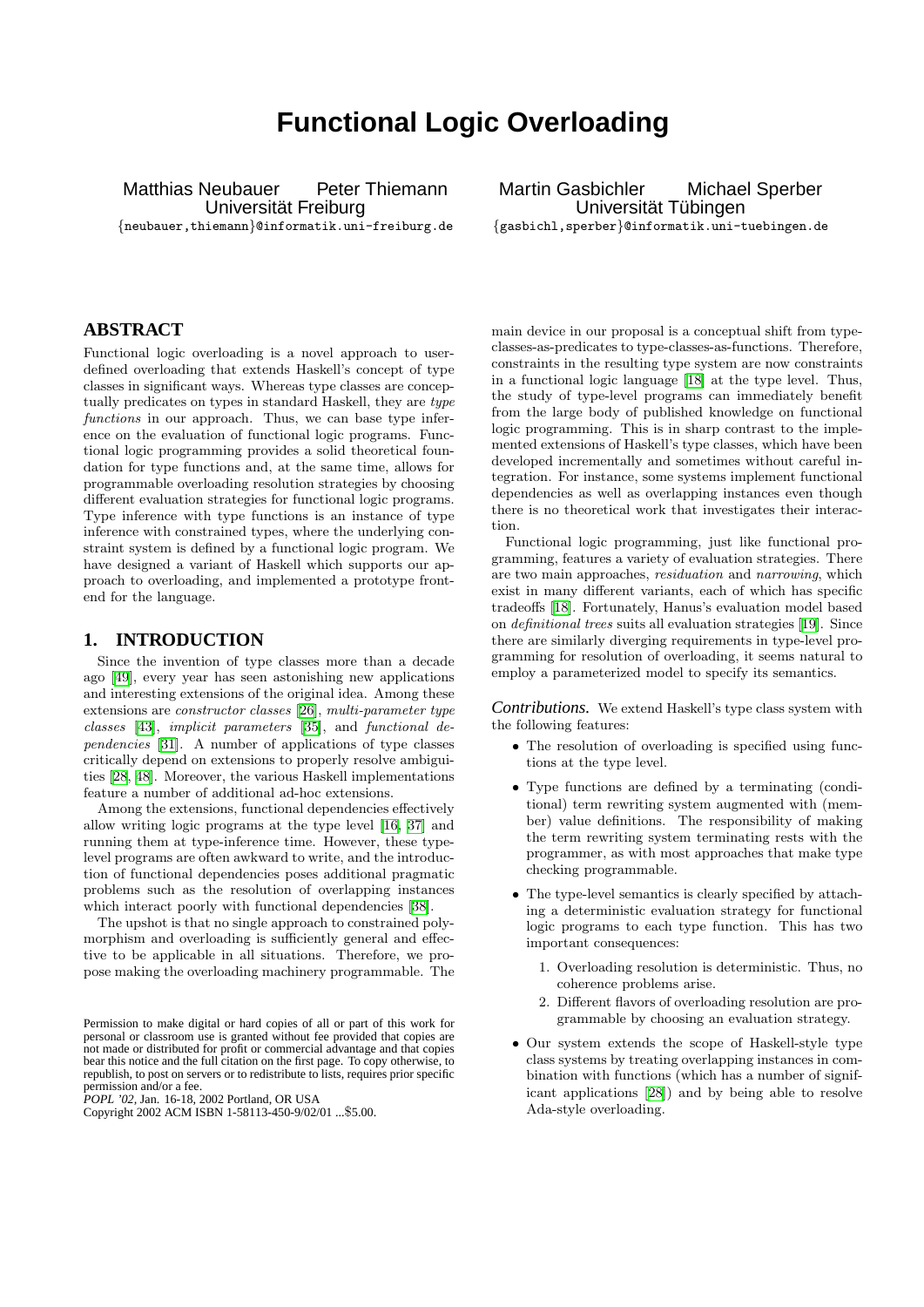Onthe technical side, our system is based on  $HM(X)$  [[41\]](#page-11-11), a framework for constrained type inference. We instantiate  $HM(X)$  with a suitable term constraint system and define constraint simplification rules, that extend the rule systems for E-unification [\[11](#page-10-1)]. We show that simplification is sound and complete. The resulting type inference algorithm is inherently incomplete because not all evaluation strategies (residuation, in particular) yield complete E-unification procedures [\[17](#page-11-12)]. A companion technical report[[12\]](#page-10-2) further extends our instance of HM(X) towards overloading resolution by formalizing a dictionary translation for it.

On the practical side, we have implemented a compiler frontend for a dialect of Haskell. Using our implementation, we have validated a number of applications (see Section [2](#page-1-0)) ranging from simple dependent types through polymorphic extensible records with first-class labels to Ada-style overloading. Each application requires a particular type-level evaluation strategy (outermost residuation, residuation with most-specific matching, and outermost narrowing), which demonstrates the usefulness of a parameterized strategy.

*Overview.* The following section presents a number of examples for our variant of Haskell which make intrinsic use of type-level functions. Section [3](#page-3-0) introduces some notational preliminaries. Section [4](#page-3-1) gives an overview of the  $HM(X)$ framework. The following section describes the constraint system which forms the basis of our type system. Section [6](#page-5-0) discusses possible evaluation strategies for type-level function applications which occur during constraint simplification. It also shows how these strategies evaluate the examples from Section [2](#page-1-0). Section [7](#page-9-0) contains some notes on our prototype implementation. Finally, we discuss related work in Section [8](#page-9-1) and conclude.

# <span id="page-1-0"></span>**2. EXAMPLES**

Four simple examples demonstrate our type system and our variant of Haskell: a type-safe sprintf function, an implementation of records with first-class labels, a function encoding type equality, and the Ada-style overloading of the operator +. We assume basic familiarity with Haskell. The standard resolution strategy is based on outermost residuation (see Section [6.1](#page-5-1)).

# **2.1 Format**

The sprintf function from the C standard library is an example of an unsafe function that could be made type-safe by a dependent type[[4](#page-10-3)]: The first parameter of sprintf is a format specifier which determines the number and type of the remaining parameters. The type-level function SPRINTF computes the type of the remaining parameters from the format specifier [\[38](#page-11-8)]. In our variant of Haskell, format specifiers cannot simply be strings with control characters but rather String constants or values from the following datatypes: $<sup>1</sup>$  $<sup>1</sup>$  $<sup>1</sup>$ </sup>

```
data I f = I fdata C f = C fdata S f = S String f
```
The format specifier (using \$) for function application)

```
fmt :: S (I (S (C String)))
fmt = S "Int: " $ I $ S ", Char: " $ C $ "."
```
<span id="page-1-1"></span><sup>1</sup>This particular application is also implementable using only ML-style polymorphism[[9\]](#page-10-4).

means "The literal string 'Int: ' followed by an integer followed by the literal string ', Char: ' followed by a character and terminated by a period." The following declaration specifies the type-level function SPRINTF together with an associated member value sprintf1. The overloaded sprintf1 function accepts a prefix string, a format specifier, and corresponding further arguments:

```
class SPRINTF (f : : *) : : * where
 sprintf1 :: String -> f -> SPRINTF f
instance SPRINTF String = String where
 sprintf1 prefix str = prefix ++ str
instance SPRINTF (I a) = Int -> SPRINTF a where
  sprintf1 prefix (I a) =\i -> sprintf1 (prefix ++ show i) a
instance SPRINTF (C \ a) = Char \rightarrow SPRINTER where
  sprintf1 prefix (C a) =
    \c -> sprintf1 (prefix ++ [c]) a
instance SPRINTF (S a) = SPRINTF a where
 sprintf1 prefix (S str a) =sprintf1 (prefix ++ str) a
```
The first line says that SPRINTF maps types of format specifiers, f, of kind  $*$  to results of kind  $*$ . The lines following the where keyword are type declarations of member values associated to SPRINTF. There is only one member function here, sprintf1.

The first instance states that a format specifier of type String leads to a member value with the same result type. The value-level member declaration of sprintf1 for this case follows. In case of a format specifier starting with the I type constructor, the type-level function is defined recursively: the result type of sprintf1 is a function, the parameter of this function is of type Int, and the return value type arises from another recursive call to SPRINTF. Again, the corresponding member value follows. The two remaining cases for type expressions starting with C and S are analogous.

The main entry point, sprintf, supplies an empty prefix to sprintf1:

sprintf :: (SPRINTF  $m == o$ ) =>  $m → o$ sprintf = sprintf1 ""

It is only applicable to values of types m and o so that the constraint SPRINTF  $m == o$  is satisfied. The operator  $=:$ specifies strict equality of its left-hand side, the application of the type-level function SPRINTF to m, and its right-hand side, o.

The type of sprintf fmt is now Int -> Char -> String. When applied to an integer<sup>[2](#page-1-2)</sup> and a character, the result is

> sprintf fmt 42 'x' "Int: 42, Char: x."

# **2.2 Polymorphic Extensible Records with First-Class Labels**

We implement records as heterogeneous lists on the type and on the data level. (Since order is important, the programmer must normalize records upon construction.) Two type constructors EMPTY and CONS create record types. A record type is an association list at the type level: it maps a record label (also a type) to the type of the corresponding record field. The representation at the value level is analogous: two value constructors EMPTY and CONS create record values; the representation of a record is an association list

<span id="page-1-2"></span><sup>2</sup>Throughout, we assume that numeric literals have type Int.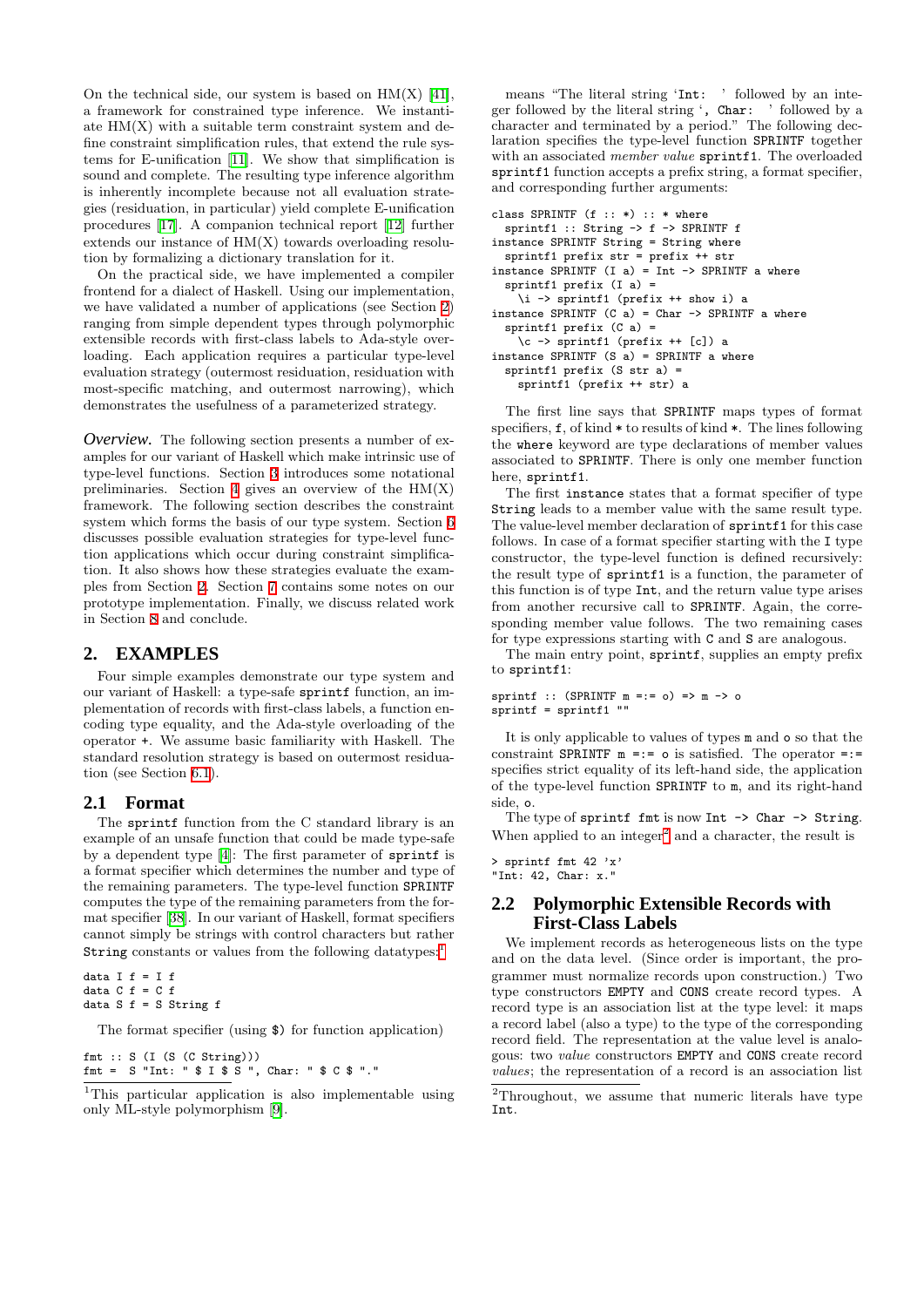mapping record labels to field values. Thus, the structures of record types and record values as well as of record type labels and record value labels are identical. As this kind of situation is typical in type-level programming, there is a special lifted declaration which creates a type constructor and a value constructor at the same time (the comments show the expansions):

```
lifted EMPTY -- data EMPTY = EMPTY
lifted CONS x xs -- data CONS x xs = CONS x xs
lifted Lx -- data Lx = Lxlifted Ly = - data Ly = Ly
```
Lx and Ly are two possible labels, modeled by singleton types.

A type class EQUAL models equality of record labels:

```
lifted TRUE
lifted FALSE
class EQUAL (l1 :: *) (l2 :: *) :: *
reifying equal
instance EQUAL Lx Lx = TRUE
instance EQUAL Lx Ly = FALSE
instance EQUAL Ly Lx = FALSEinstance EQUAL Ly Ly = TRUE
```
The first line specifies the kinds of the arguments to EQUAL as well as the return kind. The reifying clause says that EQUAL has a member equal which mirrors the EQUAL function at the value level; this is possible as all types involved have lifted declarations.

The explicit definition of equal looks like this:

```
class EQUAL (11 : :*) (12 : :*) : : * where
 equal :: l1 -> l2 -> EQUAL l1 l2
instance EQUAL Lx Lx = TRUE where
 equal Lx Lx = TRUE
instance EQUAL Lx Ly = FALSE where
 equal Lx Ly = FALSEinstance EQUAL Ly Lx = FALSE where
 equal Ly Lx = FALSE
instance EQUAL Ly Ly = TRUE
 equal Ly Ly = TRUE
```
The SELECT class performs field selection. It relies on a type-level version of the Maybe a type (NOTHING and JUST x) as well as on a type-level conditional (COND).

```
lifted JUST x
class SELECT (f :: *) (r :: *) :: *
reifying select
instance SELECT f EMPTY = NOTHING
instance SELECT f (CONS (f', v) r) =
  COND (EQUAL f f') (JUST v) (SELECT f r)
class COND (t :: *) (c :: *) (a :: *) :: *
reifying cond
instance COND TRUE x y = xinstance COND FALSE x y = y
```
lifted NOTHING

The unwrap function allows us to define a modified field selection function:

unwrap  $(JUST t) = t$ sel :: (SELECT f r =:= JUST t) => f -> r -> t sel f r = unwrap (select f r)

Again, the sel function carries a *constrained type*: It is only applicable for types  $f, r$ , and  $t$  which satisfy the constraint SELECT  $f$   $r$  =:= JUST  $t$ .

The SELECT type-function checks whether a given field is present. The add operation adds a new field to a record. It requires that the field is not yet present.

```
add :: (SELECT f r =:= NOTHING)
     \Rightarrow r \rightarrow f \rightarrow v \rightarrow CONS (f, v) r
```
add record field value = CONS (field, value) record

The remove class removes a field from a record:

```
class REMOVE (f :: *) (r :: *) :: *
```
reifying remove

instance REMOVE f EMPTY = EMPTY instance REMOVE  $f$  (CONS  $(f', v)$  r) =

COND (EQUAL  $f f'$ )  $r$  (CONS  $(f', v)$  (REMOVE  $f(r)$ )

With this definition, removing a field from a record always succeeds, regardless of the actual presence or absence of such a field. If the presence of the field is required to remove it, then the following typing should be used with the remaining definitions unchanged:

```
rmv :: (SELECT f r =:= JUST t) => f -> r -> REMOVE f r
rm = remove
```
An example script demonstrates the encoding. Record fields are polymorphic.

|  |  | > add EMPTY Lx 42 |  |  |  |  |  |  | :: CONS (Lx, Int) EMPTY |
|--|--|-------------------|--|--|--|--|--|--|-------------------------|
|--|--|-------------------|--|--|--|--|--|--|-------------------------|

| > add EMPTY Lx 'c' |  |  | $::$ CONS (Lx, Char) EMPTY |  |
|--------------------|--|--|----------------------------|--|
|                    |  |  |                            |  |

Existing fields cannot be added:

> add (add EMPTY Lx 42) Lx 0 -- \*\*\*ERROR\*\*\*

Field labels are first class. The constraint (SELECT ...) checks that field labels are different. Application to different labels succeeds and application to equal labels fails.

```
> \l1 l2 -> add (add EMPTY l1 42) l2 "x" ::
  (SELECT f (CONS (f1, Int) EMPTY) =:= NOTHING) =>
  f1 -> f -> CONS (f, [Char]) (CONS (f1, Int) EMPTY)
> (\l1 l2 -> add (add EMPTY l1 42) l2 "x") Lx Ly ::
  CONS (Ly, [Char]) (CONS (Lx, Int) EMPTY)
> (\l1 l2 -> add (add EMPTY l1 42) l2 "x") Lx Lx
   -- ***ERROR***
```
# <span id="page-2-0"></span>**2.3 Overlapping Instances**

The definition of the function EQUAL in the previous subsection is tedious and restrictive: equality is only available for a fixed, predefined set of types and the number of instance declarations grows quadratically with the size of this set. Here is the code in our Haskell variant:

```
class EQUAL (11 :: *) (12 :: *) :: * where
  equal :: l1 -> l2 -> EQUAL l1 l2
with specificity
```

```
instance EQUAL a a = TRUE where
  equal a \overrightarrow{b} = TRUE
instance EQUAL a b = FALSE where
  equal a b = FALSE
```
The Haskell type system would reject an equivalent definition because the two instance declarations overlap. (EQUAL a a is an instance of EQUAL a b.) Our Haskell dialect deals with this declaration by rewriting of the type function EQUAL with residuation and most-specific matching. That is, a match on a instance declaration will not be reduced until it is clear that no other instance declaration can match.

In particular, EQUAL t1 t2 suspends until either t1 and t2 are fully instantiated to equal types or sufficiently instantiated to determine that they cannot be equal.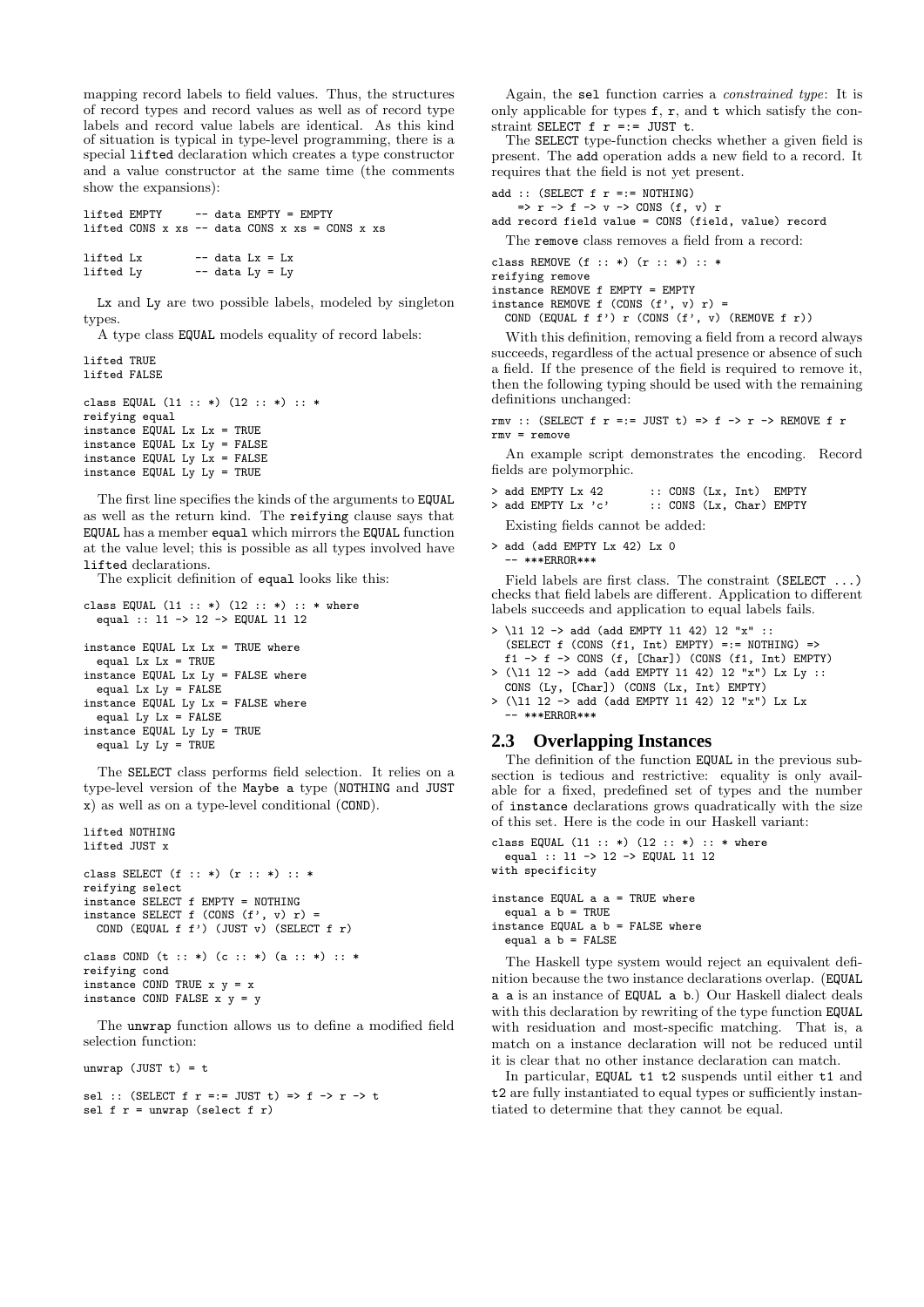### <span id="page-3-4"></span>**2.4 Ada-style Overloading**

Another typical scenario is Ada-style overloading which corresponds to type classes with fixed, finite sets of instances. Consider overloading the + operator with addition on Int and Float as well as with list concatenation:

| class PLUS $(a : : *)(b : : *) : : *where$ |  |  |  |  |
|--------------------------------------------|--|--|--|--|
| $(+)$ : a -> b -> PLUS a b                 |  |  |  |  |
| with closed narrowing                      |  |  |  |  |
| instance PLUS Int Int = Int where $\dots$  |  |  |  |  |
| instance PLUS Float Float = Float where    |  |  |  |  |
| instance PLUS $[a]$ $[a]$ = $[a]$ where    |  |  |  |  |

The phrase with closed narrowing stipulates the use of a narrowing semantics for PLUS and indicates that the following list of instances is complete. The resulting overloading resolution works similarly to the operator overloading found in the Ada programming languages. It is even more general because it does not require that overloading is locally resolved.

As an example, consider the following code:

f  $x \ y = (x + y) + 42$ 

The specificity strategy from the previous subsection simply defers the resolution of overloading to the point where the types of x and y become known. The resulting type is

```
f :: (PLUS x \ y == z \ & PLUS z Int =:= w) => x \rightarrow y \rightarrow w
```
Using the narrowing semantics, the type system can resolve the overloading locally to  $f$  :: Int  $\rightarrow$  Int  $\rightarrow$  Int. The narrowing semantics explores all overloaded alternatives at the same time and prunes those that do not match.

### **2.5 Embedding of Standard Type Classes**

It is easy to encode standard type classes in our system of type functions. Here is an encoding with an excerpt of the Haskell 98 type class Eq that characterizes types with an equality function.

```
class Eq a where
  (==) :: a -> a -> Bool
instance Eq Int where
  (==) = primeGIntinstance (Eq a) => Eq [a] where<br>
[] == [] = True
  \begin{bmatrix} 1 & -1 \end{bmatrix}(x:xs) == (y:ys) = x == y & xs == ys<br>== _ = False
                      = False
instance (Eq a, Eq b) \Rightarrow Eq (a,b) where
  (x1, x2) = (y1, y2) = x1 = y1 & x2 = y2
```
A translation of these declarations into type-level functions takes the same route as the embedding of predicates into functional logic languages via the special singleton kind, Success, with element Success [\[20](#page-11-13)].

```
class Eq :: (a :: *) :: Success where
  (==) :: a -> a -> Bool
instance Eq Int = Success where {...}
instance Eq [a] = Eq a where \{ \ldots \}instance Eq (a, b) = Eq a & Eq b where <math>\{... \}
```
Predicates can be combined by conjunction &.

In Haskell, type classes can form a hierarchy where new classes can inherit operations from existing superclasses. We do not consider superclasses here because they can be expanded to sets of classes[[5](#page-10-5), [39](#page-11-14)].

# <span id="page-3-0"></span>**3. PRELIMINARIES**

A ranked alphabet  $A$  is a finite set of symbols with associated arities. Let further  $X$  be a set of variables. The set  $T_{\mathcal{A}}(\mathcal{X})$  is the set of terms over alphabet A and variables X. That is, it is the smallest set with  $\mathcal{X} \subseteq T_{\mathcal{A}}(\mathcal{X})$  and, whenever  $f \in \mathcal{A}$  with arity  $n \in \mathbb{N}$  and  $t_1, \ldots, t_n \in T_{\mathcal{A}}(\mathcal{X})$ , then  $f t_1 \dots t_n \in T_A(\mathcal{X})$ . A term that does not contain variables is a *ground term*. Let  $C$  be a ranked alphabet of *constructor* symbols and let  $\mathcal F$  be a ranked alphabet of function symbols. A constructor term is a term in  $T_{\mathcal{C}}(\mathcal{X})$ .

A substitution  $\sigma$  is a mapping from variables to terms which is the identity on almost all variables. A substitution extends homomorphically to terms. A term  $t'$  is a *(substi*tution) instance of t if there is a substitution  $\sigma$  such that  $t' = \sigma(t)$ . In this case, we write  $\sigma : t \leq t'$  or just  $t \leq t'$  if  $\sigma$ does not matter. Two terms  $t$  and  $t'$  are *disjoint* if neither  $t \leq t'$  nor  $t' \leq t$ . These notions extend to tuples of terms and to substitutions in the natural way. We often write  $\bar{t}$ for a tuple of terms and analogously for other entities.

### <span id="page-3-1"></span>**4. THE HM(X) FRAMEWORK**

This section gives a short account of the  $HM(X)$  framework that extends the Hindley/Milner type system with con-straints[[41](#page-11-11)]. In particular,  $HM(X)$  provides a generic type inference algorithm that computes principal types if the underlying constraint system has certain properties.

| е                            | $\mathbb{R}^n$ | x                                                                              | data variables     |
|------------------------------|----------------|--------------------------------------------------------------------------------|--------------------|
|                              |                | $\lambda x.e$                                                                  | lambda abstraction |
|                              |                | e e                                                                            | application        |
|                              |                | $\label{eq:1} \texttt{let } x = e \texttt{ in } e \quad \text{let expression}$ |                    |
| $\Theta \ni \tau \ :: = \ a$ |                |                                                                                | type variables     |
|                              |                | $\tau \rightarrow \tau$                                                        | function types     |
|                              |                |                                                                                |                    |

<span id="page-3-2"></span>Figure 1: Syntactic domains for type inference

Figure [1](#page-3-2) defines the syntactic domains. The term language is a lambda calculus with let [\[8\]](#page-10-6). The core type language is also standard; an applied type language would include additional type constructors.

To express princial types,  $HM(X)$  defines a notion of *con*strained type scheme which combines universal quantification with a constraint u on the type variables in  $\overline{a}$ .





<span id="page-3-3"></span>

Figure [2](#page-3-3) shows the inference rules for  $HM(X)$ 's typing judgement  $u \mid \Gamma \vdash e : s \ (u \text{ is a constraint and } \Gamma \text{ a type})$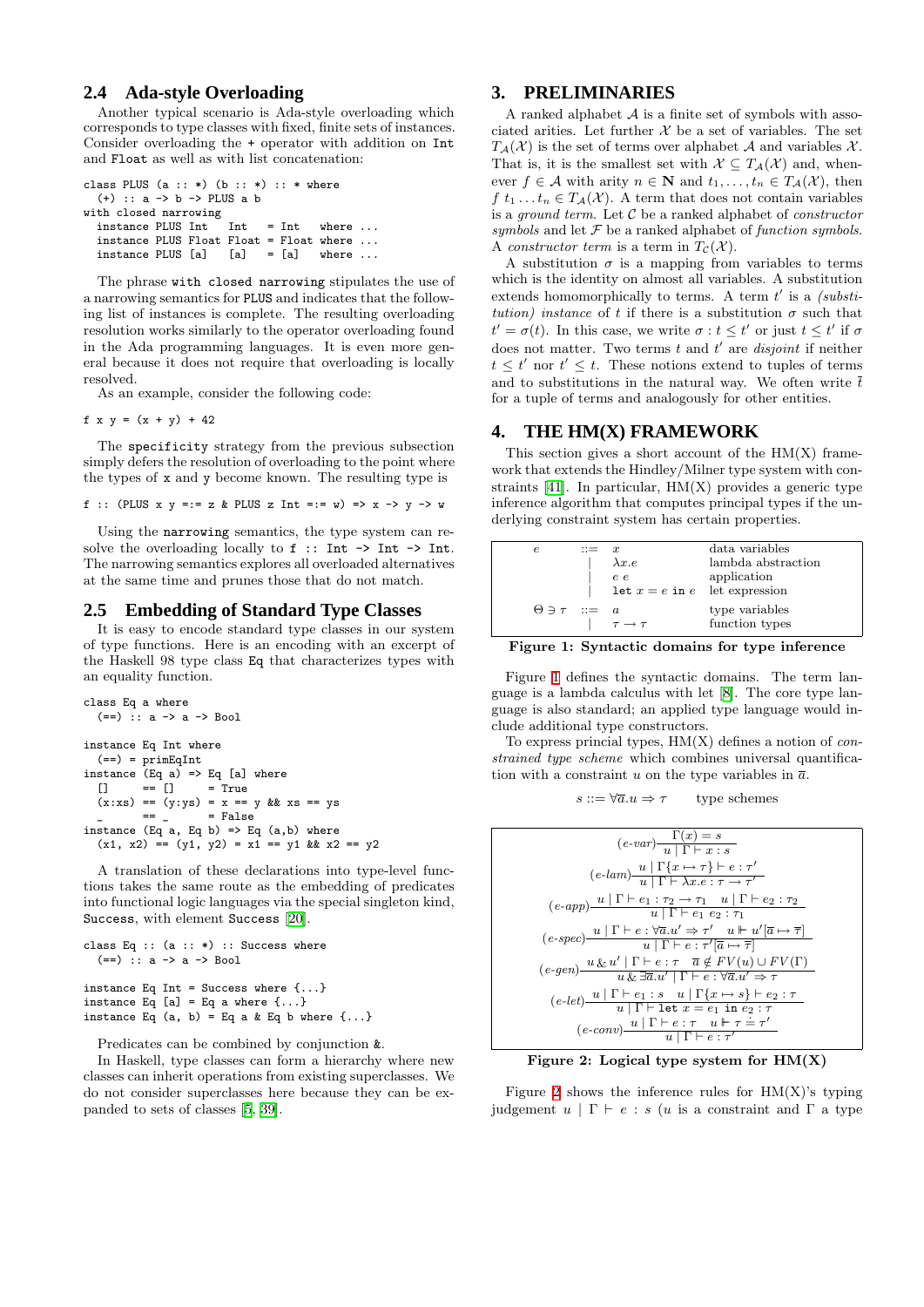assumption). The rule  $(u\text{-}conv)$  replaces the subtyping rule of HM(X). It relies on constraint entailment  $\vdash$ , which is defined in the next section.

# **5. CONSTRAINTS**

|  | $U \ni u$ : $t = t   u \& u   \exists a.u   u; u   SUCCESS   FAIL$ |  |
|--|--------------------------------------------------------------------|--|
|  | $T \ni t$ ::= $a \mid c \overline{t} \mid f \overline{t}$          |  |

#### <span id="page-4-0"></span>Figure 3: Grammar of constraints

This section describes a constraint system for use in the HM(X) framework. A constraint specifies a unification problem involving applications of type-level functions. The grammar in Figure [3](#page-4-0) defines the constraint language.

The primitive constraint is *strict equality*  $t = t'$  between two type-level terms t and t' [[13](#page-10-7)].  $t = t'$  is satisfied if t and  $t'$  are reducible to the same term.<sup>[3](#page-4-1)</sup>

Type-level terms t are taken from  $T = T_{\mathcal{C} \cup \mathcal{F}}(\mathcal{X})$  where X is the set of type variables. The type language  $\Theta$  is implicitly included in  $T \rightarrow ' \rightarrow '$  is just another binary type constructor.

For convenience, the concrete syntax allows "extended type schemes" of the form  $s' ::= \forall \bar{a}.u \Rightarrow t$  where the types might contain applications of type functions. In this case,  $s'$ denotes a corresponding proper type scheme  $s \in \Theta$ , which is obtained from  $s'$  by replacing each function application  $f\ t_1 \ldots t_n$  in t by a fresh type variable a and adding an equation  $a \doteq f$   $t_1 \ldots t_n$  to the constraint.

The  $\&$  operator is for constraint conjunction:  $u_1 \& u_2$  is satisfied if both  $u_1$  and  $u_2$  is satisfied. It is commutative and associative. Existential quantification ∃a.u restricts a local variable a. Its scope extends as far to the right as possible. The constraint  $u_1$ ;  $u_2$  expresses a disjunction.

| $\sigma \models t_1 \stackrel{.}{=} t_2$<br>$\sigma \models u_1 \& u_2$ | iff $\sigma t_1 \Downarrow t_0$ and $\sigma t_2 \Downarrow t_0$ for some $t_0$<br>iff $\sigma \models u_1$ and $\sigma \models u_2$ |
|-------------------------------------------------------------------------|-------------------------------------------------------------------------------------------------------------------------------------|
| $\sigma \models \exists a.u$                                            | iff $\sigma[a \mapsto t] \models u$ for some t                                                                                      |
| $\sigma \models u_1; u_2$                                               | iff $\sigma \models u_1$ or $\sigma \models u_2$                                                                                    |
| $\sigma \models \textit{SUCCESS}$                                       |                                                                                                                                     |

#### <span id="page-4-2"></span>Figure 4: Semantics of constraints

The semantics of a constraint  $u$  is the set of ground constructor substitutions that solve the constraint. A substitution  $\sigma$ solves u whenever  $\sigma = u$  is derivable using the axioms and rules in Figure [4](#page-4-2).

Since the terms in equality constraints can contain function symbols, the definition of  $\models$  is parameterized with an evaluation relation  $t \Downarrow t'$  that evaluates term  $t$  to term  $t'$ . We defer the definition of this relation to Section [6.](#page-5-0)

The notation  $\sigma \not\models u$  means that no proof exists for  $\sigma \models u$ . Simplification of constraints corresponds to standard formulations of E-unification[[20](#page-11-13)] with a few extensions, notably the explicit treatment of choice and existential quantification as required by  $HM(X)$ . In this section, we only consider the core constraints. Rewriting steps arising from function applications are treated in Section [6](#page-5-0). The rules in Figure [5](#page-4-3) use a standard definition of the free variables  $FV(u)$  of a constraint u, which treats  $\exists a$  as a binding construct and uses  $FV(t)$  to yield the set of variables occurring in a type-level term.

| $(u\text{-}constr\text{-}dec)$                | $c t_1 \ldots t_n \doteq c t'_1 \ldots t'_n \sim$                               |
|-----------------------------------------------|---------------------------------------------------------------------------------|
|                                               | $t_1 = t'_1 \& \ldots \& t_n = t'_n$                                            |
| $(u$ -constr-fail)                            | $c t_1 \ldots t_n \doteq d t'_1 \ldots t'_m \rightsquigarrow \text{FAIL}$       |
|                                               | if $c \neq d$ or $n \neq m$                                                     |
| $(u\text{-}exch)$                             | $t = a \rightarrow a = t$                                                       |
|                                               | if t not a variable                                                             |
| $(u\text{-}taut)$                             | $a \doteq a \rightsquigarrow \textit{SUCCESS}$                                  |
| $(u\text{-}occur)$                            | $a \doteq t \rightsquigarrow \text{FAIL}$                                       |
|                                               | if $a \in CV(t)$ and $t \neq a$                                                 |
| $(u$ -subst                                   | $a \doteq t \& u \leadsto a \doteq t \& u[a \mapsto t]$                         |
|                                               | if $t = c \ a_1 \ldots a_n$ and $a \notin \{a_1, \ldots, a_n\}$                 |
| $(u$ -subst-var)                              | $a \doteq b \& u \rightsquigarrow a \doteq b \& u[a \mapsto b]$                 |
|                                               | if $a \in FV(u)$                                                                |
| $(u$ -peel)                                   | $a \doteq c t_1 \ldots t_n \sim$                                                |
|                                               | $\exists a_1 \ldots a_n.$                                                       |
|                                               | $a = c \, a_1 \ldots a_n \, \&$<br>$a_1 \doteq t_1 \& \ldots \& a_n \doteq t_n$ |
|                                               | if $a \notin CV(t_i)$ and $\exists i.t_i$ not a variable                        |
| $(u$ -and-success)                            | $SUCCESS\& u \rightsquigarrow u$                                                |
| $(u$ -and-fail)                               | $FAIL \& u \rightsquigarrow FAIL$                                               |
| $(u\text{-}choice\text{-}-and)$               | $u \& (u_1; u_2) \rightarrow (u \& u_1); (u \& u_2)$                            |
| $(u\text{-}choice\text{-}-fail-1)$            | $FAIL; u \rightarrow u$                                                         |
| $(u\text{-}choice\text{-}+fail-2)$            | $u$ ; FAIL $\rightsquigarrow u$                                                 |
| $(u\text{-}choice\text{-}-\text{-}success-1)$ | $SUCCESS; u \sim SUCCESS$                                                       |
| $(u\text{-}choice\text{-}-\text{-}success-2)$ | $u:SUCCESS \rightarrow SUCCESS$                                                 |
| $(u\text{-}exists\text{-}drop)$               | $\exists a.u \rightarrow u$                                                     |
|                                               | if $a \notin FV(u)$                                                             |
| $(u$ -and-exists)                             | $u_1 \& \exists a.u_2 \rightarrow aexists a.u_1 \& u_2$                         |
|                                               | if $a \notin FV(u_1)$                                                           |
| $(u$ -and-context-1)                          | $\frac{u_1 \rightsquigarrow u'_1}{u_1 \& u_2 \rightsquigarrow u'_1 \& u_2}$     |
|                                               |                                                                                 |
| $(u\text{-}exists content)$                   | $u \sim u'$<br>$\overline{\exists a.u \sim \exists a.u'}$                       |
|                                               |                                                                                 |
| $(u\text{-}choice\text{-}+ context-1)$        | $\frac{u_1 \rightsquigarrow u'_1}{u_1: u_2 \rightsquigarrow u'_1: u_2}$         |
|                                               |                                                                                 |

<span id="page-4-3"></span>Figure 5: Simplification of constraints

For a sound occur check in  $E$ -unification, it is necessary to consider the set  $CV(t)$  of the *critical variables* of t. A variable is critical unless it is protected by a function symbol[[20](#page-11-13)]:

$$
CV(a) = {a}
$$
  
\n
$$
CV(c t_1 ... t_n) = CV(t_1) \cup \cdots \cup CV(t_n)
$$
  
\n
$$
CV(f t_1 ... t_n) = \emptyset
$$

The first four rules of Figure [5](#page-4-3) are standard: The  $(u$ -constr $dec)$  rule performs term decomposition and pushes the equality of two terms with matching top-level constructors to the immediate subterms. The  $(u$ -constr-fail) rule signals failure if either the top-level constructors do not match or if the number of subtrees does not agree. The (u-exch) rule orients equations so that variables appear on the left side. The rule (u-taut) removes trivial equations.

The (u-occur) rule performs the occurs-check restricted to critical variables as explained above.

The rule (u-subst) applies a constructor substitution and  $(u-subst-var)$  substitutes a variable by an other variable. The rule  $(u$ -peel) peels a constructor substitution from the top of a term, potentially exposing a function call or making it possible to apply  $(u\text{-}occur)$  on a subterm.

The  $(u$ -and-success) and  $(u$ -and-fail) rules specify how conjunction interacts with success and failure, respectively.

The (u-and-exists) rule allows an existential quantifier to

<span id="page-4-1"></span><sup>&</sup>lt;sup>3</sup> "Strict equality" is a standard term in functional logic programming. It corresponds to the standard notion of equality in functional programming.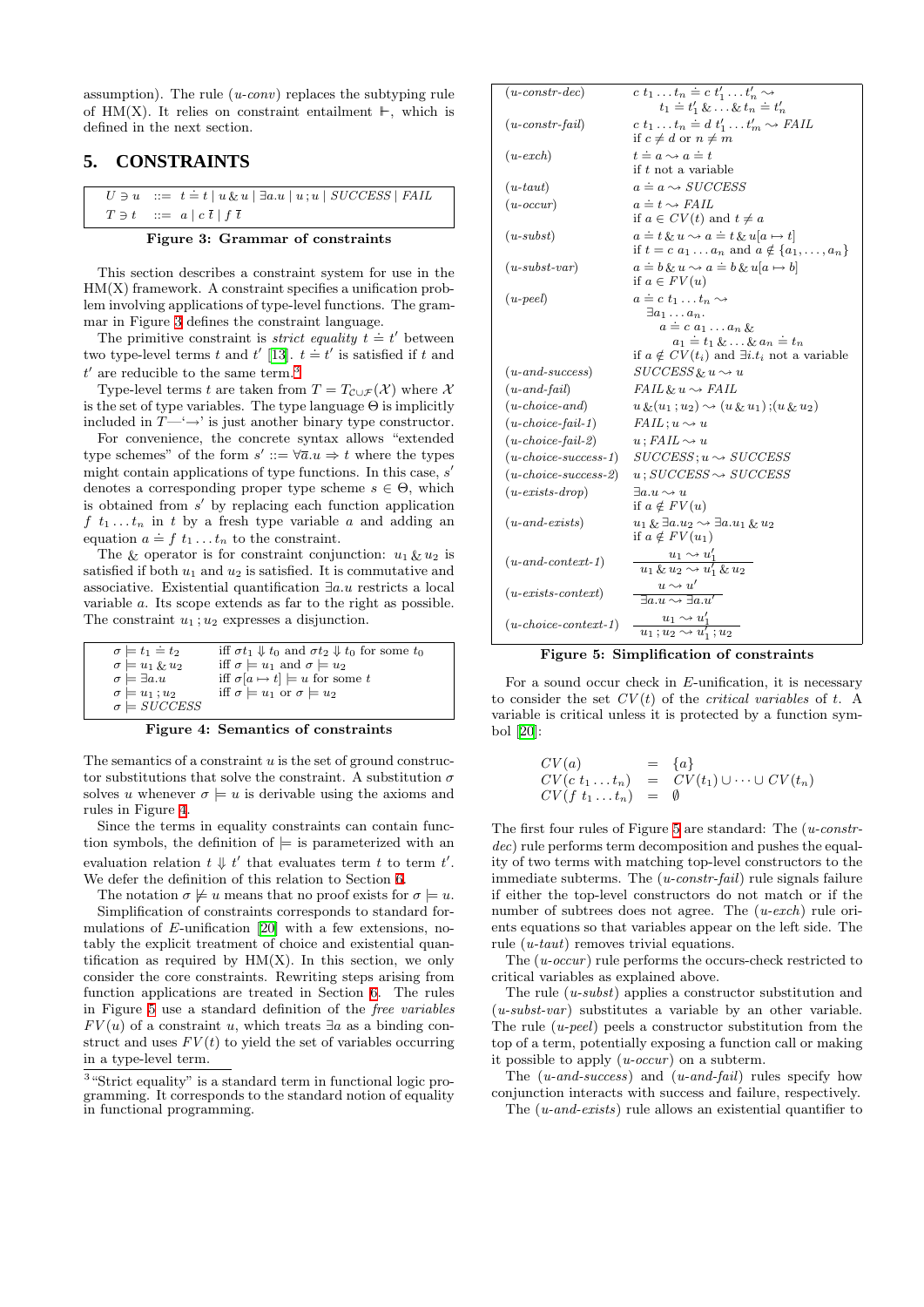float out of a conjunction unless variable capture forbids it. The  $(u\text{-}exists\text{-}drop)$  rule drops an existential quantification if the bound variable does not appear in the constraint.

The  $(u\text{-}choice\text{-} and)$  rule is a distributive law of conjunction over choice. The rules  $(u\text{-}choice\text{-}fail-*)$  remove a failing constraint from a choice operator. The  $(u\text{-}choice\text{-}success-*)$ rules select the first succeeding alternative of a choice.

The last group of rules determines the context in which transformations may occur: The rules  $(u$ -and-context-\*) allow transformation in both arguments of a conjunction (it is commutative). Rule  $(u\text{-}exists\text{-}context)$  performs transformation under existential quantification and rules  $(u\text{-}choice\text{-}4)$  $context-*$  enables transformation of each individual choice.

Here are some properties of constraint simplification:

PROPOSITION 1 (EQUIVALENCE). Suppose that  $u \sim u'$ . Then  $\sigma \models u$  if and only if  $\sigma \models u'$ .

<span id="page-5-4"></span>PROPOSITION 2. Constraint simplification is confluent.

DEFINITION 1. A constraint u is normalized iff  $u = FAIL$ or  $u = SUCCESS$  or  $u = \exists \overline{a}.u_1 \& \dots \& u_n$  where  $\{\overline{a}\} =$  $FV(u_1\&\ldots& u_n)$  and each  $u_i$  is in one of the following forms:

- $a \doteq b$  where a and b are different variables;
- $a \doteq C$   $a_1 \ldots a_k$  a constructor substitution where  $a \notin$  ${a_1 \dots a_k};$
- $a \doteq F$   $t_1 \ldots t_k$  where  $t_1, \ldots, t_k \in T_c(\mathcal{X})$ ;
- $u'_1; \ldots; u'_m$  where  $u'_1, \ldots, u'_m$  are normalized, but neither FAIL nor SUCCESS.

Moreover,  $u$  is in solved form iff  $u$  is normalized and each variable a occurs at most once in a constraint  $a = ...;$ 

<span id="page-5-5"></span>PROPOSITION 3. If the rule  $(u$ -peel) is restricted to apply at most once to any particular constraint, then constraint simplification terminates with a normalized constraint.

Finally, we define the entailment relation.

DEFINITION 2. Entailment is a relation  $\vdash \subset U \times U$  defined by  $u \vdash u'$  iff,  $\forall \sigma, \sigma \models u$  implies  $\sigma \models u'$ .

The constraint system specified in this section is in a form suitable for  $HM(X)$  [\[41\]](#page-11-11). The formal statements and proofs are in the full version of the paper [\[12](#page-10-2)].

# <span id="page-5-0"></span>**6. EVALUATION STRATEGIES**

The constraint system of the previous section deliberately does not address the evaluation of function applications in constraints: Function applications are evaluated as terms in the sense of functional logic programming. In turn, functional logic programming knows a variety of different evaluation strategies with different tradeoffs[[18](#page-11-9), [19](#page-11-10)]. Thus, the evaluation strategy is a parameter to simplification.

The choice of evaluation strategy must take a number of pragmatic issues into account:

- For type-level functions reified at the value level the evaluation strategy should be the same at both levels.
- The with closed clause specifies that a given type class is closed by giving a fixed, final set of instances.
- There must be support for open type classes.<sup>[4](#page-5-2)</sup>
- There may be no obvious order among the instances of a class (ruling out a sequential strategy).

We consider three evaluation strategies, each of which corresponds to a different strategy for resolving overloading:

#### outermost residuation with sequential matching

This strategy corresponds most closely to Haskell's constraint reduction with underlying open-world semantics. With a closed-world assumption, it is the strategy of choice for functions lifted from the data level.

<span id="page-5-3"></span>outermost residuation with most-specific matching This strategy is most useful for resolving Haskell-style overlapping instances.

outermost narrowing This strategy is useful for modeling Ada-style overloading. It also assumes a closed world.

As a prerequisite we assume that each function on the type level is defined by a terminating term rewriting system with rules of the form  $f^{\theta}$   $p_1 \ldots p_n = r$ .  $\theta$  is a strategy annotation and is one of the letters  $r$ ,  $s$ , and  $n$  for "residuation," "specificity," and "narrowing," respectively. By convention p (with decoration) always stands for a constructor term. Moreover, write  $f^{\theta}$   $p_{j1} \ldots p_{jn} = r_j$  for the jth rule of the definition for function  $f^{\theta}$ , and that  $m_{f^{\theta}}$  is the number of rules for  $f^{\theta}$ . Clearly, there is no t' so that  $f^{\theta}$   $t_1 \ldots t_n \stackrel{j}{\rightarrow} t'$ if  $j > m_{f^{\theta}}$ .

Each of the following subsections discusses one of the strategies. Each starts off with an exposition of the rewriting strategy. A definition of the corresponding rewriting rule is next, and finally we explain the applicability of this particular strategy in terms of one of the examples.

#### <span id="page-5-1"></span>**6.1 Residuation with Sequential Matching**

Our first strategy is based on residuation [\[47\]](#page-11-15). It is less powerful than narrowing (it is incomplete) but it gives rise to a deterministic evaluation strategy.

We present a complete formulation of residuation with sequential matching. It corresponds to the typical way that functional programming languages interpret pattern matching. The strategy tries to match the equations in textual order and commits to the first matching equation. On the type level, this is the strategy of choice for function lifted from the data level to ensure that their type-level semantics are the same as their data-level semantics.

Even though residuation with sequential matching is a standard strategy[[19](#page-11-10)], we present it in full because the presentation of specificity-based matching in Section [6.2](#page-7-0) builds upon the definitions here.

Our notion of reduction is specified as a rewriting relation on type terms  $t \to t$  and is shown in Figure [6.](#page-6-0) In addition to

<span id="page-5-2"></span> $\overline{4}$  Haskell in particular, restricts instance declarations so that for each top-level type constructor there is at most one instance declaration. This restriction guarantees that reduction of predicates (aka reduction of type functions) is deterministic because addition of new instances neither changes the typing nor the meaning of an existing definition. The overlapping instances extension of Haskell has severe problems in connection with Haskell's open-world assumption.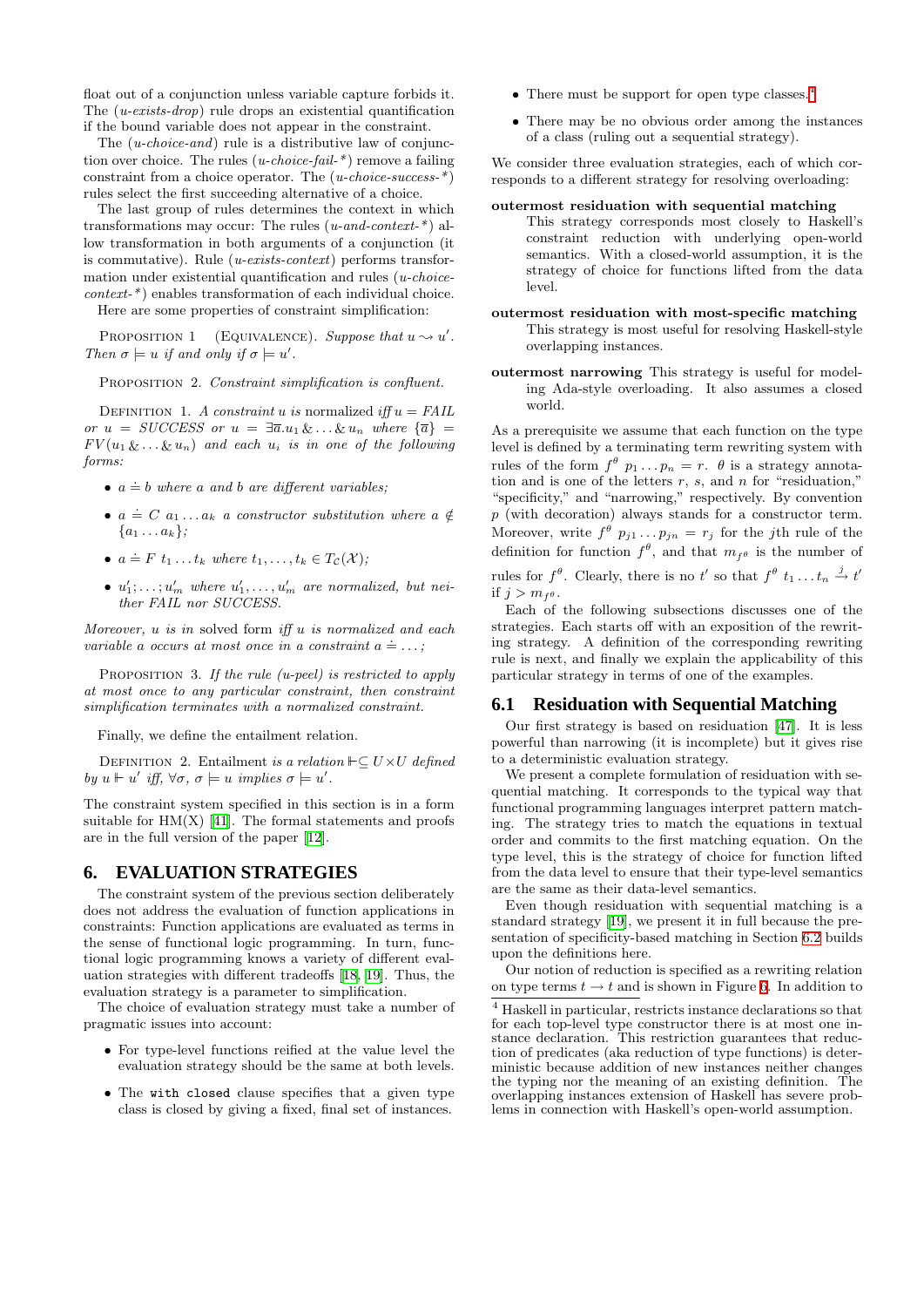$$
\frac{f^r t_1 \dots t_n \stackrel{1}{\to} t'}{f^r t_1 \dots t_n \to t'}
$$
\n
$$
\frac{\mathcal{M}(t_1 \dots t_n, p_{j1} \dots p_{jn}) = Succ \sigma}{f^r t_1 \dots t_n \stackrel{j}{\to} \sigma r_j} \quad \text{if } j \leq m_{f^r}
$$
\n
$$
\frac{\mathcal{M}(t_1 \dots t_n, p_{j1} \dots p_{jn}) = Fail}{f^r t_1 \dots t_n \stackrel{j}{\to} t'} \quad \text{if } j \leq m_{f^r}
$$
\n
$$
\frac{\mathcal{M}(t_1 \dots t_n, p_{j1} \dots p_{jn}) = Red \ t'_1 \dots t'_n}{f^r t_1 \dots t_n \stackrel{j}{\to} f \ t'_1 \dots t'_n} \quad \text{if } j \leq m_{f^r}
$$

<span id="page-6-0"></span>Figure 6: Sequential residuation strategy

the rules of a standard outermost reduction strategy, there are additional cases for dealing with logical variables. Evaluation regards logical variables as indeterminate values.

The definition of an outermost residuation step,  $t \to t'$ , rests on an auxiliary notion of reduction,  $t \stackrel{j}{\rightarrow} t'$ . Both relations are at most defined for terms t of the form  $f^r t_1 \dots t_n$ . The latter relation,  $t \stackrel{j}{\rightarrow} t'$ , holds if t rewrites to  $t'$  using rule number j or higher. The definition of  $\rightarrow$  relies on a matching function  $\mathcal{M}(\overline{t}, \overline{p})$  that takes a tuple of terms,  $\overline{t}$ , and a tuple of patterns,  $\overline{p}$ , both of the same length, and produces a match result. A match result is either

- Succ  $\sigma$  indicating a match with substitution  $\sigma$ ;
- *Fail* indicating a match failure;
- Suspend indicating that  $\overline{t}$  is not sufficiently instantiated to decide matching with p;
- Red  $\overline{t}'$  indicating that the attempt to match  $\overline{t}$  against  $\overline{p}$  has forced an evaluation step from  $\overline{t}$  to  $\overline{t}'$  in one of the components.

Note that there is no t' such that  $f^r$   $t_1 \ldots t_n \stackrel{j}{\rightarrow} t'$  if the matching function yields  $\mathcal{M}(t_1 \ldots t_n, p_{j1} \ldots p_{jn}) = Suspend.$ 

Matching makes use of the subsidiary demand function  $\mathcal{D}(t, p)$  that tries to evaluate the term t sufficiently so that syntactical matching with  $p$  is possible. Since  $\mathcal D$  just drives the evaluation, it does not return a substitution but only signals with Succ that the term is sufficiently evaluated for matching to proceed syntactically.

For the correct and exhaustive definition of  $D$ , we rely on an automaton that implements left-to-right matching. The states of the automaton form the following set Q:

$$
Q = \{(i, Succ) \mid i \in \mathbf{N}\} \cup \{Suspend, Fall\}
$$
  

$$
\cup \{(i, Red \mid t) \mid i \in \mathbf{N}, t \in T_{C \cup \mathcal{F}}(\mathcal{X})\}
$$

The meaning of Succ, Suspend, Fail, and Red t is as described above. The additional index i paired with Succ and Red determines a position in a tuple. In particular,  $(i, Red\ t)$ means that the  $i$ th subterm has been reduced to  $t$  and must be replaced accordingly.

| $\boldsymbol{x}$ | Succ          | Suspend    | Fail       | Red~t'          |
|------------------|---------------|------------|------------|-----------------|
| (i, Succ)        | $(i+1, Succ)$ | Suspend    | Fail       | $(i+1, Red t')$ |
| Suspend          | Suspend       | Suspend    | Suspend    | Suspend         |
| Fail             | Fail          | Fail       | Fail       | Fail            |
| $(i, Red\ t)$    | (i, Red t)    | (i, Red t) | (i, Red t) | (i, Red t)      |

<span id="page-6-1"></span>Figure 7: Demand state transition function

The table shown in Figure [7](#page-6-1) defines the function  $\delta(q, x)$ , for  $q \in Q$  and a match result x that accumulates the demand state of a list of terms. Typically, this list is the list of subterms of a particular term. The state remains Succ as long as the input symbol is *Succ*. At the same time, the index keeps track of the position in a list of terms. The input Suspend or Fail changes the state to Suspend or Fail. On input Red  $t$ , the state changes to  $(i, Red\ t)$  to register the position where the reduction should happen. We write  $\delta^*(q, \overline{\mathcal{D}(t_i, p_i)})$  for  $\delta(\ldots(\delta(q, \mathcal{D}(t_1, p_1)), \ldots), \mathcal{D}(t_n, p_n)).$ 



<span id="page-6-2"></span>Figure 8: Demand function

Figure [8](#page-6-2) shows the demand function  $\mathcal{D}$ . If the pattern is a variable, it signals Succ. If the term is a variable but the pattern is not, then  $D$  suspends because matching cannot proceed without further instantiation of the term. If the term is a function call and the pattern is not a variable, then  $D$  returns Red  $t'$  if the function call reduces, otherwise D returns Suspend. If term and pattern start with constructors that are either different or applied to different numbers of subterms, D returns Fail. If both term and pattern start with the same constructor applied to the same number of subterms,  $D$  is applied recursively to all corresponding subterms and subpatterns. If all recursive calls yield Succ, the result is Succ. If the first non-Succ result is Fail, the result is Fail. If the first non-Succ result is Suspend, the result is Suspend. If the first non-Succ result is Red t, the result is also Red but with t correctly replaced in the reduced term.

| $\mathcal{M}(t_1 \ldots t_n, p_1 \ldots p_n) =$         |                                                        |
|---------------------------------------------------------|--------------------------------------------------------|
| $Succ \sigma$                                           | if $q' = (n, Succ)$                                    |
|                                                         | and $(\forall 1 \leq i \leq n) \sigma p_i = t_i$       |
| Fail                                                    | if $q' = (n, Succ)$                                    |
|                                                         | and $(\forall \sigma \exists i) \ \sigma p_i \neq t_i$ |
|                                                         |                                                        |
|                                                         |                                                        |
|                                                         |                                                        |
| where $q' = \delta^*((0, Succ), \mathcal{D}(t_i, p_i))$ |                                                        |

<span id="page-6-3"></span>Figure 9: Matching function

The matching function  $\mathcal M$  shown in Figure [9](#page-6-3) applies  $\mathcal D$ recursively to all corresponding pairs,  $(t_i, p_i)$ , of term and pattern. If all calls to  $D$  return *Succ*, then syntactic matching is possible and M returns  $Succ \sigma$  if  $\sigma : \overline{p} \leq \overline{t}$  and Fail if no such substitution exists. M returns Fail, Suspend, and Red  $\bar{t}$  analogously to  $\mathcal{D}$ .

In the definition of  $\sigma \models u$  a notion of normalization  $t \Downarrow t'$ is required which does not stop reduction at a constructor,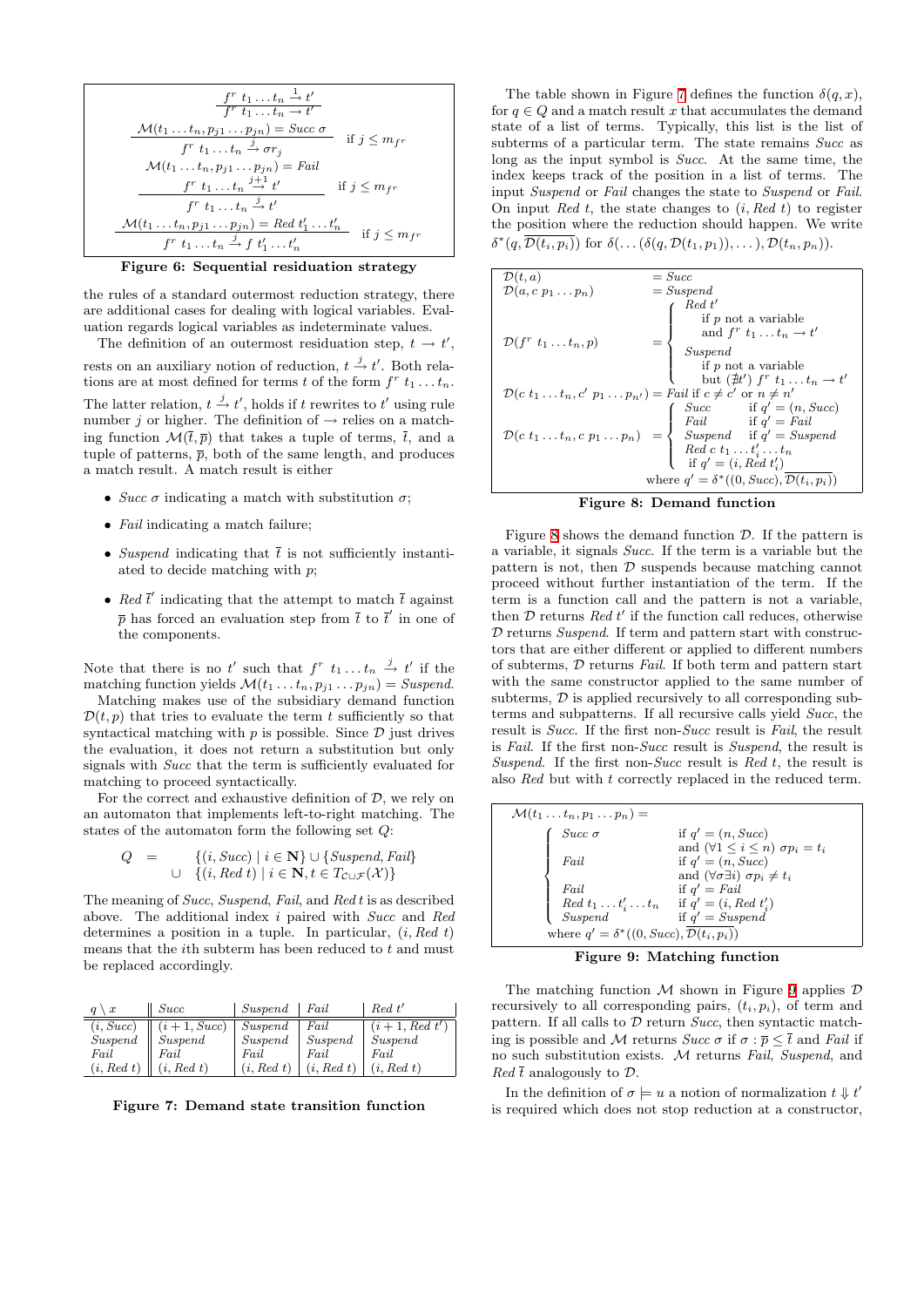but rather reduces the subterms of a data constructor as well. The definition of normalization does not distinguish partiality from non-termination: it either computes a constructor term  $t'$  or is undefined:

$$
a \Downarrow a \qquad \frac{t_1 \Downarrow t_1' \dots t_n \Downarrow t_n'}{c \ t_1 \dots t_n \Downarrow c \ t_1' \dots t_n'}
$$

$$
\frac{f^r \ t_1 \dots t_n \rightarrow t' \quad t' \Downarrow t}{f^r \ t_1 \dots t_n \Downarrow t}
$$

On the basis of this rewriting relation, the constraint system can be extended by the following simplification rule for constraints:

$$
(u\text{-}residuate) \quad t_1 \doteq t_2 \rightsquigarrow t_1' \doteq t_2'
$$
  
if  $(t_1 \rightarrow t_1'$  and  $t_2 = t_2')$   
or  $(t_2 \rightarrow t_2'$  and  $t_1 = t_1')$ 

PROPOSITION 4. Rule (u-residuate) is sound and complete.

This results extends Proposition [1](#page-5-3). Given a confluent and termination term rewriting system, Propositions [2](#page-5-4) and [3](#page-5-5) extend, too. The structural properties of constraint entailment remain true, but we cannot hope for a principal constraint property, in general.

Figure [10](#page-8-0) demonstrates the use of  $(u-residuate)$  for inferring the types of some expressions involving records.

# <span id="page-7-0"></span>**6.2 Residuation with Most-Specific Matching**

The residuation strategy with sequential matching is applicable when there is an obvious textual ordering of the instances belonging to a single class. In the context of Haskell, this is usually not the case, as the instances may be spread over several modules. Making the semantics of overloading depend on the order of the imports would be unsatisfactory. Hence, we consider a residuation strategy which is independent of the textual order of the instances and which deals directly with overlapping rules.

In the context of term rewriting, Kennaway [\[34](#page-11-16)] considers a specificity rule for ambiguous term rewriting systems: "The rule (really a rewriting strategy) stipulates that a term rewrite rule of the system can only be used to reduce a term which matches it, if that term can never match any other rule of the system which is more specific than the given rule. One rule is more specific than another if the left-hand side of the first rule is a substitution instance of the second, and the reverse is not true." This is exactly the right definition for our purposes. While Kennaway applies the rule by translating a system of equations into strongly sequential form, we embed specificity directly into our evaluation strategy.

We start off in a simplified setting. Let  $t$  be a constructor term and  $P$  be a set of patterns that appear as left-hand sides of equations. Let  $U(t, P)$  be the set of patterns unifiable with t and  $M(t, P)$  the set of patterns matching t.

$$
U(t, P) = \{p \in P \mid \exists t'.t \le t' \land p \le t'\}
$$
  

$$
M(t, P) = \{p \in P \mid p \le t\}
$$

Clearly, each matching pattern is also a unifiable pattern and instantiating a term increases the set of matches.

PROPOSITION 5. 
$$
M(t, P) \subseteq U(t, P)
$$
 (1)

$$
t \le t' \Rightarrow M(t, P) \subseteq M(t', P) \tag{2}
$$

We say that

- a pattern set  $P$  is ambiguous for  $t$  if  $M(t, P)$  does not have a greatest element wrt.  $\leq$ .
- a pattern  $p \in P$  is a *definite match* for t if  $p \in M(t, P)$  and  $\forall p' \in U(t, P) \cdot p' \leq p$ .

A pattern  $p$  cannot be a definite match for  $t$  as long as there are patterns in  $P$  which are more specific than  $p$  and which are unifiable with t. Clearly, if  $\sigma_0$  is a unifier of p'' and t, then  $\sigma_0 t$  matches p as well as p''. Hence, the definition rules out all potential patterns like  $p''$ .

The original formulation of the specificity rule only deals with term rewriting systems. We also need to handle terms which contain residual function applications which are not sufficiently instantiated for further evaluation. Hence, we are interested in answering the following question: could the function calls in (an instance of)  $t$  eventually evaluate to something matching  $p$ ? We make a very rough approximation to this property by replacing each function call in  $t$  by a fresh variable and trying to unify the resulting term with p. Hence, define  $FA(t)$  as a constructor term so that

$$
t = FA(t)[a_i \mapsto f_i \overline{t}'_i]
$$
 where  $a_i \notin t$  for all *i*.

PROPOSITION 6.

$$
M(t, P) = M(FA(t), P)
$$
\n<sup>(1)</sup>

$$
U(t, P) \subseteq U(FA(t), P) \tag{2}
$$

$$
\forall t'. (t \le t' \land t' \Downarrow t'') \Rightarrow U(t'', P) \subseteq U(FA(t), P) \tag{3}
$$

We extend our former definition:

• pattern  $p \in P$  is a *final match* for t if  $p \in M(t, P)$  and  $\forall p' \in U(FA(t), P).p' \leq p.$ 

For defining the specificity-based strategy, we extend the definitions of M, U, and FA() to tuples of terms  $\bar{t}$  as well as sets of tuples of patterns  $\overline{P}$  whenever the number of components of the tuples is the same throughout a set.

The specificity-based strategy tests all rewriting rules before making the decision. For a term  $t = f^s$   $t_1 \dots t_n$ , it computes a set  $L$  as follows:

- Each matching left-hand side contributes a pair of the form  $\langle \overline{p}_j, \sigma r_j \rangle_M$  where  $\overline{p}_j$  is a tuple of patterns (the left-hand side patterns of rule j) and  $\sigma r_i$  is the instantiated right-hand side of the matching rule  $i$ .
- A left-hand side for which matching suspends contributes just its tuple of patterns  $\langle \overline{p}_j \rangle_S$ .

Now define  $LP(L) = {\overline{p} \mid \langle \overline{p}, r \rangle_M \in L \vee \langle \overline{p} \rangle_S \in L },$  and let

finalMatch $(L,\overline{t}) :=$ 

 $\{\langle \overline{p}, t' \rangle \mid \langle \overline{p}, t' \rangle_M \in L, \overline{p} \text{ final match for } t \text{ in } LP(L) \}.$ 

Figure [11](#page-8-1) defines the rewriting strategy as a reduction relation  $t \stackrel{s}{\rightarrow} t'$  using an inference system for judgements of the form  $L; t \stackrel{s,i}{\rightarrow} t'$  where L tracks the applicable matches. We write  $e, L$  for  $\{e\} \cup L$ .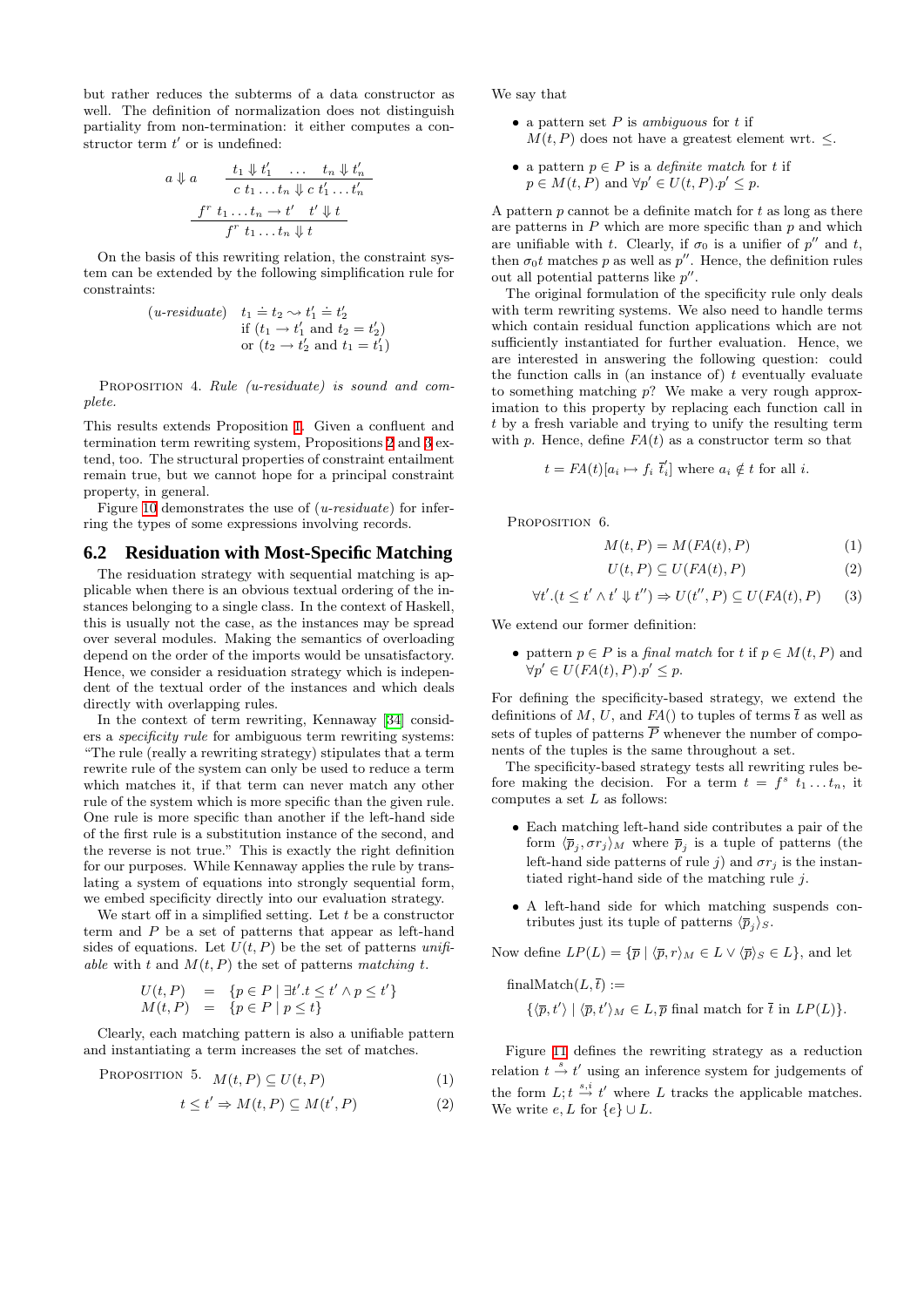Consider the generation of a record with one integer element at label Lx: add EMPTY Lx 42. The trace shows how u-residuate implements Haskell's predicate reduction at the type level: 1. Assumption: EMPTY :: EMPTY 2. Assumption: Lx :: Lx 3. Assumption: 42 :: Int 4. Assumption: add :: (SELECT f r =:= NOTHING) => r -> f -> v -> CONS (f,v) r  $5.$  (e-app) on 4 and 1: add EMPTY :: (SELECT f EMPTY =:= NOTHING) => f -> v -> CONS (f,v) EM  $(e-app)$  on 4 and 1: add EMPTY :: (SELECT f EMPTY =:= NOTHING) => f -> v -> CONS (f,v) EMPTY  $(e-app)$  on 5 and 2: add EMPTY Lx :: (SELECT Lx EMPTY =:= NOTHING) => v -> CONS (Lx,v) EMPTY 6.  $(e-app)$  on 5 and 2: add EMPTY Lx :: (SELECT Lx EMPTY =:= NOTHING) => v -> CONS (Lx, v) EMPTY 7.  $(e-app)$  on 6 and 3: add EMPTY Lx 42 :: (SELECT Lx EMPTY =:= NOTHING) => CONS (Lx, Int) EMPTY 7.  $(e-app)$  on 6 and 3: add EMPTY Lx 42 :: (SELECT Lx EMPTY =:= NOTHING) => CONS (Lx,Int) EMPTY 8. (u-residuate) on the call to SELECT in 7 succeeds in the first step with substitution  $\sigma$  mapping f to Lx:<br>add EMPTY Lx 42 :: (NOTHING =:= NOTHING & f =:= Lx) => CONS (Lx, Int)  $\therefore$  (NOTHING =:= NOTHING & f =:= Lx) => CONS (Lx,Int) EMPTY 9.  $(u\text{-}constr-dec)$  and the fact that **f** is not part of the type lets us get rid of the remaining constraints:<br>add EMPTY Lx 42 :: CONS (Lx.Int) EMPTY  $\vdots$  CONS (Lx, Int) EMPTY

<span id="page-8-0"></span>

| $\emptyset, f^s$ $t_1 \ldots t_n \stackrel{s,1}{\rightarrow} t'$                                                             |
|------------------------------------------------------------------------------------------------------------------------------|
| $f^s t_1 \ldots t_n \stackrel{s}{\rightarrow} t'$                                                                            |
| $\mathcal{M}(t_1 \ldots t_n, p_{i1} \ldots p_{in}) = Succ \sigma$                                                            |
| $\langle \overline{p}_j, \sigma r_j \rangle_M, L; f^s t_1 \dots t_n \stackrel{s,j+1}{\rightarrow} t'$<br>if $j \leq m_{f} s$ |
| $L; f^s t_1 \ldots t_n \stackrel{s,j}{\rightarrow} t'$                                                                       |
| $\mathcal{M}(t_1 \ldots t_n, p_{j1} \ldots p_{jn}) = \text{Fall}$                                                            |
| $L; f^s t_1 t_n \stackrel{s,j+1}{\rightarrow} t'$<br>if $j \leq m_{f} s$                                                     |
| $L; f^s t_1 \ldots t_n \stackrel{s,j}{\rightarrow} t'$                                                                       |
| $\mathcal{M}(t_1 \ldots t_n, p_{j1} \ldots p_{jn}) = Red t'_1 \ldots t'_n$                                                   |
| if $j \leq m_{f^s}$<br>$L; f^s t_1  t_i  t_n \stackrel{s,j}{\rightarrow} f^s t'_1  t'_n$                                     |
| $\mathcal{M}(t_1 \ldots t_n, p_{i1} \ldots p_{in}) = Suspend$                                                                |
| $\langle \overline{p}_j \rangle_S, L; f^s \ t_1 \ldots t_n \stackrel{s,j+1}{\rightarrow} t'$                                 |
| $L; f^s t_1 \ldots t_n \stackrel{s,j}{\rightarrow} t'$                                                                       |
| $\langle \overline{p}, t' \rangle \in \text{finalMatch}(L, t_1 \dots t_n)$                                                   |
| if $j > m_{f} s$<br>$L; f^s t_1 t_n \stackrel{s,j}{\rightarrow} t'$                                                          |

<span id="page-8-1"></span>Figure 11: Specificity-based strategy

In the same way as for the sequential evaluation strategy, the specificity-based strategy induces an evaluation relation:

$$
a \stackrel{s}{\downarrow} a \qquad \frac{t_1 \stackrel{s}{\downarrow} t'_1 \cdots t_n \stackrel{s}{\downarrow} t'_n}{c \ t_1 \ldots t_n \stackrel{s}{\downarrow} c \ t'_1 \ldots t'_n}
$$
\n
$$
\frac{f^s \ t_1 \ldots t_n \stackrel{s,1}{\rightarrow} t' \stackrel{s}{\downarrow} t}{f^s \ t_1 \ldots t_n \stackrel{s}{\downarrow} t}
$$

The integration of the specificity-based strategy into the type inference engine gives rise to a rule (u-residuate-ms) which is analogous to  $(u\text{-}residue)$ .

PROPOSITION 7. Rule (u-residuate-ms) is sound and complete with respect to  $\mathring{\Downarrow}$ .

Figure [12](#page-8-2) shows an example derivation using residuation with most-specific matching.

### <span id="page-8-4"></span>**6.3 Narrowing**

Assuming a closed world, we need not defer the expansion of a function to the point where its parameters are sufficiently known. In particular, we can derive negative information and hence determine failures earlier.

Narrowing comes in several eager and lazy variants[[18\]](#page-11-9). Unfortunately, a narrowing step may introduce a choice of

We apply the overloaded equal member value of the EQUAL class from Section [2.3](#page-2-0) to two character literals: equal 'x' 'y'. 1. Assumption after (e-spec):

<span id="page-8-3"></span>equal ::  $(r == EQUAL)$  Char Char) => Char -> Char 2. 'x', 'y' :: Char<br>
3. equal 'x' 'y' :: (r =:= EQUAL Char Char) => r<br>
4. (*u-residuate-ms*) on the constraint of [3](#page-8-3) leads to r =:= TRUE where  $\langle a, a, \text{TRUE}\rangle \in \text{finalMatch}(\emptyset, \text{Char}, \text{Char})$  $\varnothing,$  EQUAL Char Char $\stackrel{s,1}{\to}$  TRUE EQUAL Char Char  $\stackrel{s}{\rightarrow}$  TRUE 5. applying the substitution yields equal 'x' 'y' :: TRUE

### <span id="page-8-2"></span>Figure 12: Example with Most-Specific Matching

different alternatives. This choice is often expressed by nondeterministically rewriting a term into a term paired with a substitution. Formally,  $f^n$   $t_1 \ldots t_n \rightsquigarrow_{\sigma} \sigma r$  if  $f^n$   $p_1 \ldots p_n =$ r is a variant of a rule for  $f^n$  and  $\sigma$  is the most general (syntactic) unifier of  $\bar{t}$  and  $\bar{p}$ . The non-determinism arises due to the choice among the rules which are unifiable with  $\bar{p}$ . In our constraints, the non-determinism appears in the form of disjunction.

Provided that the underlying term rewriting system is confluent and terminating, narrowing yields a sound and complete E-unification strategy[[24](#page-11-17)]. A sufficient condition for confluence is orthogonality of the rewrite rules (the lefthand sides of the rules are pairwise disjoint).

Here is the appropriate addition to the constraint simplification system that implements the narrowing strategy  $\binom{m}{j=1}$ means a disjunction of constraints for  $j = 1, \ldots, m$ :

 $(u\text{-}narrow)$   $u \sim \sum_{j=1}^{m} \exists \overline{a}_j \cdot t_1 \doteq t'_{j1} \& \dots \& t_n \doteq t'_{jn} \& t \doteq r'_{j}$ <br>if  $(u = f^n \ t_1 \dots t_n \doteq t \text{ or } u = t \doteq f^n \ t_1 \dots t_n$ and  $t$  not a variable  $\,$ and  $f^n$   $t'_{j1} \ldots t'_{jn} = r'_j$  for  $1 \le j \le m$ are fresh variants of  $f<sup>n</sup>$ 's defining rules and  $\overline{a}_j$  are the free variables in the  $j\hspace{1pt}\text{th}$  rule

PROPOSITION 8. Rule (u-narrow) is sound and complete.

The use of narrowing in type reduction can lead to better types and earlier error detection. On the other hand, narrowing it can also lead to complex and potentially unreadable types.

Figure [13](#page-10-8) considers the example from Section [2.4.](#page-3-4) The interaction of the two uses of narrowing allows the type checker to "narrow down" the type to the point where it becomes unique. The effect is similar to the two-pass algorithm for overloading resolution for Ada given in the Dragon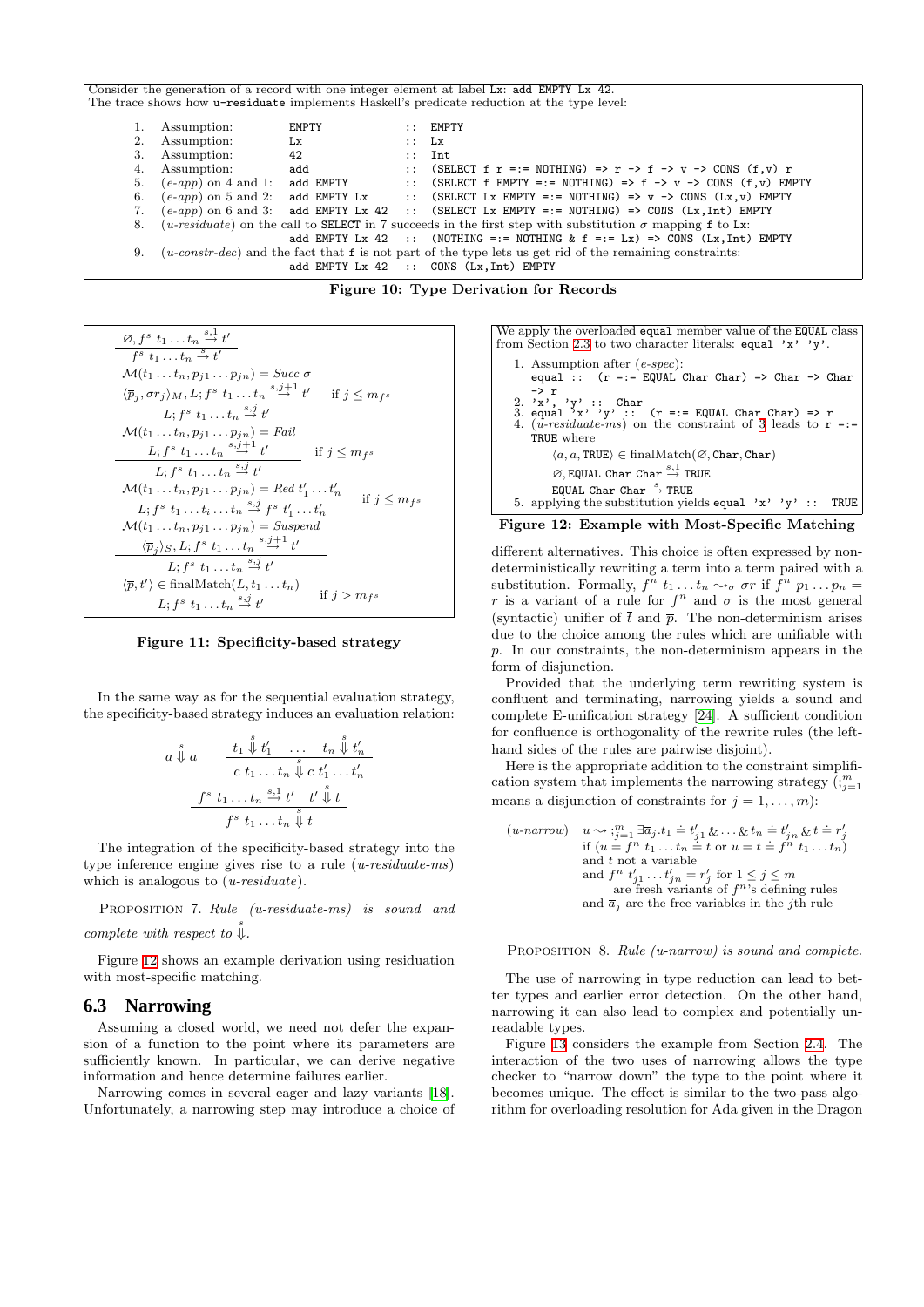book[[1](#page-10-9)]. The important difference is that our strategy does not require that an expression has a unique type, but rather defers the final elaboration by moving the remaining predicates into the type's context.

Narrowing is only applicable for mutually disjoint sets of patterns. In particular, narrowing in combination with most-specific matching can lead to problems. To see this, consider the function f defined by  $f C = D$  and  $f a = a$ , where  $C$  and  $D$  are nullary constructors. Consider further the equation  $f C \doteq C$ . By definition, a narrowing step with this definition of f leads to  $[C = C \& D = C; a = C \& a = C$ C; ]. This predicate simplifies to  $[FAIL; a \doteq C; ]$  and then to  $a \doteq C$ . This outcome is wrong since the failure to unify the actual result of f with the expected result is interpreted as failure to match the argument with the expected argument. The correct simplification of  $f C \doteq C$  would be *FAIL*.

# <span id="page-9-0"></span>**7. IMPLEMENTATION NOTES**

We have implemented a prototype frontend for the variant of Haskell used in the examples of this paper. In particular, we have adapted a Haskell frontend [\[36](#page-11-18)] to the new syntax, added a dependency analysis and a kind inference pass as well as a translation to essentially the form required by Jones's Typing-Haskell-in-Haskell type checker [\[30](#page-11-19)]. We have adapted the type checker to  $HM(X)$ , and implemented the constraint simplification rules in Figure [5.](#page-4-3) The constraint simplifier calls an evaluation engine for function applications based on definitional trees [\[19\]](#page-11-10), a representation for functional logic programs allowing fine-grain control over the evaluation strategy. Currently, we have instance translation functions implementing sequential residuation and narrowing as described in Sections [6.1](#page-5-1) and [6.3](#page-8-4).

# <span id="page-9-1"></span>**8. RELATED WORK**

There have been many approaches to adding overloading to languages with a Hindley/Milner style polymorphic type system, beginning with Kaes[[33](#page-11-20)] and Wadler and Blott [\[49](#page-11-0)] and later picked up, refined, and implemented by many others [\[40,](#page-11-21) [5,](#page-10-5) [39](#page-11-14), [3](#page-10-10), [26,](#page-11-1) [42](#page-11-22), [15,](#page-10-11) [27](#page-11-23), [29,](#page-11-24) [43](#page-11-2), [35](#page-11-3), [31\]](#page-11-4). In particular, recent work is pushing hard the borders of complete and decidable type inference[[45,](#page-11-25) [46\]](#page-11-26). In the face of this plethora, we only consider the most closely related work here.

The work of Jones[[27\]](#page-11-23) and its extension to constructor classes[[26\]](#page-11-1) provides a general framework for type inference with qualified types which (still) subsumes the facilities present in Haskell 98. The framework of qualified types is not sufficiently expressive for our purposes because it neither supports disjunction nor a closed-world assumption. Still, much of our inspiration comes from Jones's work on improvement of predicates[[29\]](#page-11-24) and from its implementation via functional dependencies [\[31\]](#page-11-4).

The $HM(X)$  framework [[41\]](#page-11-11) generalizes various constraintbased type inference systems, e.g., for record types and for object types. It can be instantiated to Haskell's type classes and can handle open-world as well as closed-world theories.  $HM(X)$  provides us with a parameterized type inference engine and completeness results.

A recent proposal that employs constraint handling rules (CHR)to model type classes [[14\]](#page-10-12) is also based on  $HM(X)$ . In this proposal, the semantics of predicate reduction is formally defined as the rewriting relation induced by the CHR. Semantic properties such as ambiguity can be decided by checking certain properties of CHRs. The authors demonstrate the generality of CHRs and their suitability to encode closed-world theories, too. Much of the thrust of our work is also on formally specifying the semantics of constraint simplification. However, a key innovation of our proposal is the customizability of the evaluation strategy.

Duggan and others[[10\]](#page-10-13) have proposed kinded parametric overloading for a variant of ML. They define a kind structure similar to a type class from accumulated overloaded value definitions. They have open kinds (corresponding to an open-world theory) as well as closed kinds (sic), but they provide a fixed type inference engine for their language. In contrast, we specify a parameterized modular type inference system based on HM(X).

Shields and Peyton Jones [\[46\]](#page-11-26) discuss various ad-hoc extensions of Haskell's type system with the goal of exploring the design space. The main thrust of their extensions is the interoperability between Haskell and the object-oriented language  $C^{\sharp}$ . In particular, they present an encoding of subtyping, ad-hoc overloading in a style similar to Java, and a general notion of overlap. Technically, they develop a type inference engine and give an overview of its technical properties—termination, completeness, etc. Our approach is incomparable in power with their proposal. We can deal with most of their extensions, except the resolution of Javastyle overloading. We expect that their proposed solution (define a partial order on type classes) could also be made to work with our most-specific matching strategy. On the other hand, the narrowing approach to resolve Ada-style overloading is unique to our system. In addition, our system extends simply and modularly just by specifying a new rewrite strategy.

Further work on type-level programming indicates widespread interest in the subject. There are applications [\[38](#page-11-8), [37](#page-11-7), [16,](#page-10-0) [48](#page-11-6)] as well as theoretical investigations starting from a variety of foundations. Dependent types are certainly the ultimata ratio in type-level programming. Cayenne[[4](#page-10-3)] is a Haskell dialect that builds on dependent type theory. Cayenne is much more radical than the present work because it builds on a richer type theory, where the entire term language is encorporated in the type language. While this is an interesting proposition for future work, we only allow certain term rewriting systems at present.

An approach towards integrating dependent types into a full programming language is the language DML(C)[[51\]](#page-11-27). DML(C) allows for types indexed with constraints from a constraint domain C. This approach is also incomparable with our proposal. While  $DML(C)$  can incorporate semantically rich constraint theories and thus guarantee a decidable type checking algorithm, our constraint theory is in principle fixed but still variable due to the underlying term rewriting system and the choice of strategy for each function.

Intensional type analysis [\[21](#page-11-28), [7](#page-10-14), [6](#page-10-15), [50\]](#page-11-29) is an approach to defining functions by induction on the structure of types. These works are closer to generic programming[[22,](#page-11-30) [25](#page-11-31)]. The commonality is that their scheme of function definition is much more rigid than with our approach. Usually, the inspection of the type structure is limited to a fold operation. In contrast, we can examine the type structure using a term rewriting system, which can even be ambiguous.

There is a plethora of different strategies for performing narrowing and residuation and each has its benefits. Definitional trees [\[19\]](#page-11-10) serve as a mechanism for fine-grain spec-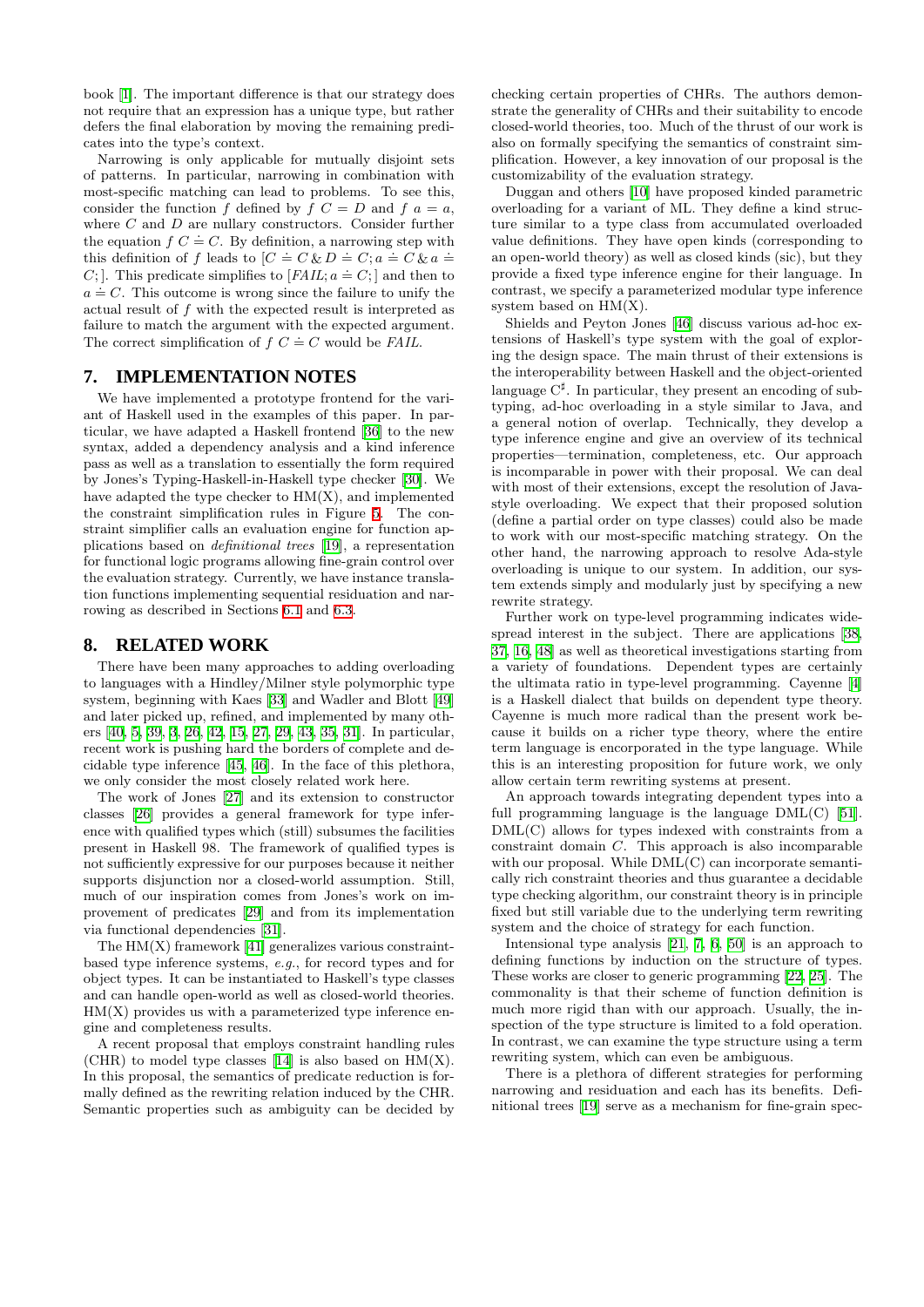```
Narrowing obtains the unambiguous typing f :: Int \rightarrow Int \rightarrow 2.4) via the following derivation:
  1. Assumptions: x :: x, y :: y, (+) :: (c == = 0, b) => a => b => c2. (e-app) on 1: (+ x) :: (c == 5) -2 -6 -5 -63. (e-app) on 2 and 1:<br>
4. (e-app) on 1 and 3:<br>
x + y :: (c =:= PLUS x y) => c<br>
(+) (x + y) :: (f =:= PLUS c e
  4. (e-app) on 1 and 3:<br>
5. (e-app) on 4 and 42 :: Int:<br>
(x + y) + 42 :: (f =:= PLUS c Int & c =:= PLUS x y) => e -> f
                                                (x + y) + 42 :: (f =:= PLUS c Int & c =:= PLUS x y) => f
     From now on, the term remains the same and is omitted.
  6. (u\text{-}narrow) for first PLUS on 5: ((c == Int k Int == Int k f == Int); (c =:= Float & Int =:= Float & f =: Float)
                                                ;(exists q. c =:= [q] & Int =:= [q] & f =:= [q]))
                                                \& c == PLUS x y) => f
  7. (u\text{-}choice\text{-} and) on 6: ((c == Int \& \text{Int} == \text{Int} \& f == Int \& f == \text{Int} \& c == \text{PLUS} \times v); (c =:= Float & Int =:= Float & f =:= Float & c =:= PLUS x y)
                                                ;(exists q. c =:= [q] & Int =:= [q] & f =:= [q] & c =:= PLUS x y)) => f
  8. (u-constr-dec), (u-constr-fail) on 7: ((c =:= Int & Success & f =:= Int & c =:= PLUS x y)
                                                ; (c =:= Float & Fail & f =:= Float & c =:= PLUS x y)
                                                ;(exists q. c =:= [q] & Fail & f =:= [q] & c =:= PLUS x y)) => f
  9. (u\text{-}and\text{-}fail) and (u\text{-}exists\text{-}drop) on 8: ((c =:= Int & Success & f =:= Int & c =:= PLUS x y) ;Fail ;Fail) => f
 10. (u-choice-fail) and (u-and-success) on 9: (c =:= Int & f =:= Int & c =:= PLUS x y) => f<br>11. (u-subst) on 10: (Int =:= PLUS x y) => Int
 11. (u\text{-}subst) on 10: (Int =:= PLUS x y) => Int <br>12. (u\text{-}norm) on 11: ((x == \text{Int } k \le x == \text{Int } k)((x == Int & y == Int & Int & Int & = := Int); (x == Float & y == Float & Int =:= Float)
                                                ;(exists q. x == [q] \& y == [q] \& \text{Int} == [q]) => Int
 13. (u-constr-dec), (u-constr-fail), (u-and-success), (u-and-fail), (u-exists-drop), and (u-choice-fail) on 12:
                                                (x == Int & y == Int) => Int
```
<span id="page-10-8"></span>Figure 13: An Example Derivation with Narrowing

ification of evaluation strategies. In particular, the Curry language[[20\]](#page-11-13) allows the programmer to annotate equations with evaluation annotations specifying the evaluation strategy, similar to our approach.

# **9. CONCLUSION**

We have presented a programmable approach to the implementation of overloading. The introduced transition from type-classes-as-predicates to type-classes-as-functions allows for natural formulations of solutions of many practical overloading problems, among them the classic sprintf problem, the handling of overlapping instances as well as Ada-style overloading. We have designed a concrete variant of the Haskell language which supports functional logic overloading, and implemented a prototype frontend for it. The type system needed for handling this style of overloading is based on parameterizing the HM(X) framework with unification constraints. Constraint simplification calls an evaluation engine for functional logic programs when it encounters applications of type-level functions. The choice of an evaluation strategy for type-level functions opens a spectrum of design choices for this style of overloading. Different applications benefit from different evaluation strategies. It remains to be seen what combination of evaluation strategies is most appropriate for practical use, and what degree of control over it the language should offer the programmer.

# **10. REFERENCES**

- <span id="page-10-9"></span>[1] A. V. Aho, R. Sethi, and J. D. Ullman. Compilers Principles, Techniques, and Tools. Addison-Wesley, 1986.
- <span id="page-10-16"></span>[2] Arvind, editor. Functional Programming Languages and Computer Architecture, Copenhagen, Denmark, June 1993. ACM Press, New York.
- <span id="page-10-10"></span>[3] L. Augustsson. Implementing Haskell overloading. In Arvind[[2\]](#page-10-16), pages 65–73.
- <span id="page-10-3"></span>[4] L. Augustsson. Cayenne—a language with dependent types. In Hudak[[23](#page-11-32)].
- <span id="page-10-5"></span>[5] K. Chen, P. Hudak, and M. Odersky. Parametric type classes. In Proc. 1992 ACM Conference on Lisp and Functional Programming, pages 170–181, San Francisco, California, USA, June 1992.
- <span id="page-10-15"></span>[6] K. Crary and S. Weirich. Flexible type analysis. In P. Lee, editor, Proc. International Conference on Functional Programming 1999, pages 233–248, Paris, France, Sept. 1999. ACM Press, New York.
- <span id="page-10-14"></span>[7] K. Crary, S. Weirich, and G. Morrisett. Intensional polymorphism in type-erasure semantics. In Hudak [\[23\]](#page-11-32), pages 301–312.
- <span id="page-10-6"></span>[8] L. Damas and R. Milner. Principal type-schemes for functional programs. In Proc. 9th Annual ACM Symposium on Principles of Programming Languages, pages 207–212. ACM, 1982.
- <span id="page-10-4"></span>[9] O. Danvy. Functional unparsing. Journal of Functional Programming, 8(6):621–625, Nov. 1998.
- <span id="page-10-13"></span>[10] D. Duggan, G. V. Cormack, and J. Ophel. Kinded type inference for parametric overloading. Acta Inf., 33(1):21–68, 1996.
- <span id="page-10-1"></span>[11] J. H. Gallier and W. Snyder. Complete sets of transformations for general E-unification. Theoretical Comput. Sci., 67((2+3)):203–260, 1989.
- <span id="page-10-2"></span>[12] M. Gasbichler, M. Neubauer, M. Sperber, and P. Thiemann. Functional logic overloading. Technical Report 163, Institut für Informatik, University of Freiburg, Germany, Nov. 2001. Available from [ftp://ftp.informatik.uni-freiburg.de/documents/](ftp://ftp.informatik.uni-freiburg.de/documents/reports/report163/report00163.ps.gz) [reports/report163/report00163.ps.gz](ftp://ftp.informatik.uni-freiburg.de/documents/reports/report163/report00163.ps.gz).
- <span id="page-10-7"></span>[13] E. Giovannetti, G. Levi, C. Moiso, and C. Palamidessi. Kernel-LEAF: A logic plus functional language. Journal of Computer and System Sciences, 42(2):139–185, 1991.
- <span id="page-10-12"></span>[14] K. Glynn, P. Stuckey, and M. Sulzmann. Type classes and constraint handling rules. In First Workshop on Rule-Based Constraint Reasoning and Programming, July 2000.
- <span id="page-10-11"></span>[15] C. Hall, K. Hammond, S. Peyton Jones, and P. Wadler. Type classes in Haskell. In D. Sannella, editor, Proc. 5th European Symposium on Programming, number 788 in Lecture Notes in Computer Science, pages 241–256, Edinburgh, UK, Apr. 1994. Springer-Verlag.
- <span id="page-10-0"></span>[16] T. Hallgren. Fun with functional dependencies. In *Joint*